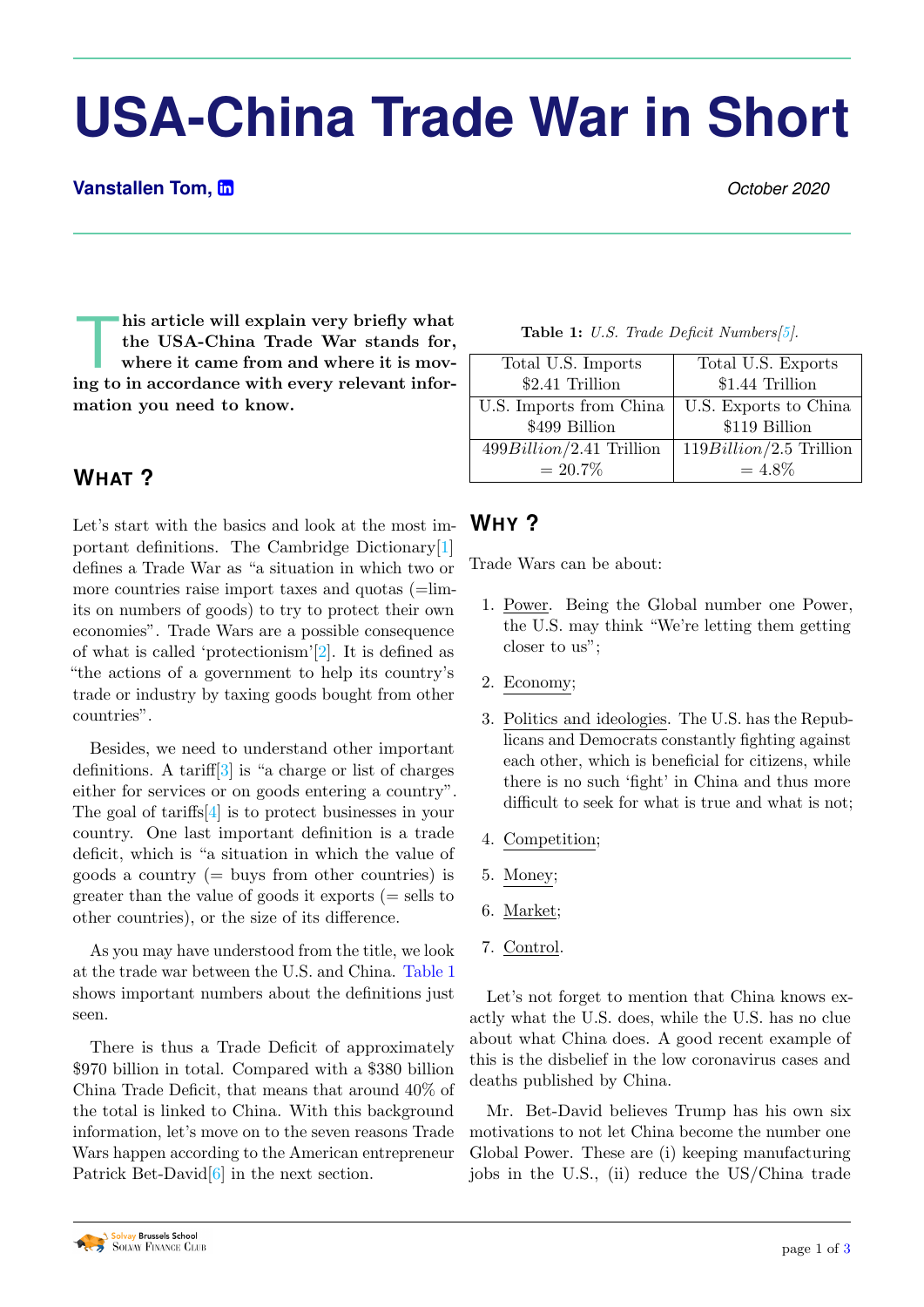deficit, (iii) keep the U.S. as the dominant empire, (iv) get the U.S. out of debt, (v) bullying the bully and lastly the most important one (vi) the "Made in China 2025 game plan".

China's motivations for their game plan can be found in the following table. The table combines both U.S. strength and China strength.

| Table 2: U.S. strength vs. China strength |  |  |  |  |  |
|-------------------------------------------|--|--|--|--|--|
|-------------------------------------------|--|--|--|--|--|

| U.S. Strength           | China Strength |  |  |
|-------------------------|----------------|--|--|
| Ideas and innovation    | Cheap labor    |  |  |
| Free market competition | Copying        |  |  |
| Technology              | Manufacturing  |  |  |

Combining the U.S.' strength to their own strength would give a powerful cocktail to become the number one Global Power.

# **HOW ?**

The China 2025 game plan is what gets a lot of people concerned. It looks as follows:

- Chinese private companies need to adjust their vision to the 2025 vision;
- The government is providing enormous subsidies (\$300 billion investment);
- A lot of foreign investments and acquisitions (mainly focusing on semiconductor firms to gain access to the U.S. technology);
- They are mobilizing state backed companies and the implication of forced transfer agreements (Chinese companies are forced to share their trade secrets with the government).

# **WHO WILL WIN THIS WAR ?**

There is no sure answer to this question, only time will tell. Nevertheless, we can try to make predictions by asking the following question: "Who needs who more?". In general, the U.S. relies on China for labor and China relies on the U.S. goods. Both parties need each other!

Nevertheless, the US has an edge. Looking at the Net Migration Rate  $(=$  difference between Immigrating persons and Migrating persons in a country during the year per 1000 persons) data of 2017[\[7\]](#page-2-3), China's Net Migration Rate ranks number 121 of 221

with a negative number (meaning more people leave the country than enter the country per year). The U.S. ranks 29 in the list, much better than China thus. Moreover, between 2016 and 2018 Chinese employment has been stable around 4% and has risen from 2018 until now (reaching a peak of 6.2% in February 2020). These numbers do not look at the reality, as the way these numbers are calculated is wrong. Several articles discuss the problem, if you are interested you can take a look at [Article 1,](https://www.livemint.com/Opinion/nYB7wZENRJ2gYZGTTHIL3M/The-truth-about-Chinese-unemployment.html) [Arti](https://fortune.com/2020/05/24/china-unemployment-rate-2/)[cle 2](https://fortune.com/2020/05/24/china-unemployment-rate-2/) and [Article 3.](https://www.nber.org/digest/oct15/official-statistics-understate-chinese-unemployment-rate) The main issue with this is that the numbers are probably much higher than 4-6%. In most articles, the estimates of real unemployment are often at least double the numbers reported. It is not new that the Chinese lies or withhold information. Lastly, according to Frank (2018)[\[8\]](#page-2-4) one third of Chinese millionaires want to leave China for three reasons: (i) seeking better education systems, (ii) flee the country's polluted cities and strict government and (iii) to protect their wealth.

# **FUTURE OUTLOOK**

So given the edge of the U.S. on Net Migration Rate, wrong unemployment numbers of China and many rich Chinese it is probable that the U.S. will probably survive this war the longest. Note that this is only a simplified conclusion and that the win of the battle will depend on many other variables! It will be about who can survive the longest, who is the most stable and whoever needs the other person less.

# **References**

- <span id="page-1-0"></span>[1] Cambridge University Press. (n.d.). In Cambridge Business English Dictionary. Retrieved from [https://dictionary.cambridge.org/dictionary/](https://dictionary.cambridge.org/dictionary/english/trade-war) [english/trade-war](https://dictionary.cambridge.org/dictionary/english/trade-war)
- <span id="page-1-1"></span>[2] Cambridge University Press. (n.d.). In Cambridge Business English Dictionary. Retrieved from [https://dictionary.cambridge.org/dictionary/](https://dictionary.cambridge.org/dictionary/english/protectionism) [english/protectionism](https://dictionary.cambridge.org/dictionary/english/protectionism)
- <span id="page-1-2"></span>[3] Cambridge University Press. (n.d.). In Cambridge Business English Dictionary. Retrieved from [https://dictionary.cambridge.org/dictionary/](https://dictionary.cambridge.org/dictionary/english/tariff) [english/tariff](https://dictionary.cambridge.org/dictionary/english/tariff)
- <span id="page-1-3"></span>[4] Cambridge University Press. (n.d.). In Cambridge Business English Dictionary. Retrieved from [https://dictionary.cambridge.org/dictionary/](https://dictionary.cambridge.org/dictionary/english/trade-deficit) [english/trade-deficit](https://dictionary.cambridge.org/dictionary/english/trade-deficit)